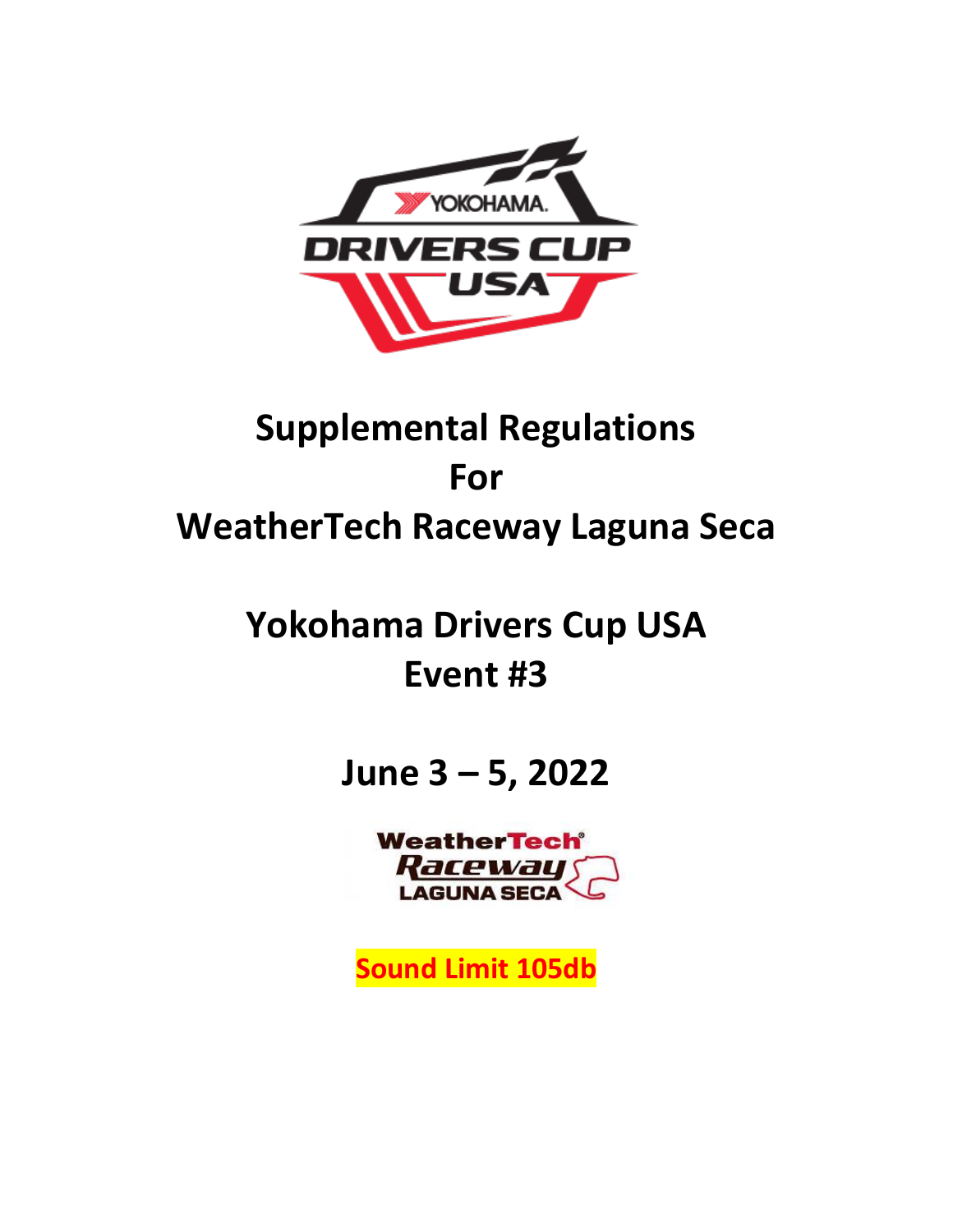

| <b>GENERAL</b>                          |                                                                                                                                                                                                                                                                                                        |  |
|-----------------------------------------|--------------------------------------------------------------------------------------------------------------------------------------------------------------------------------------------------------------------------------------------------------------------------------------------------------|--|
| <b>Event Facility</b>                   | <b>WeatherTech Raceway Laguna Seca</b><br><b>WeatherTech</b> <sup>®</sup><br>1021 Monterey – Salinas Hwy.<br><u>Raceway y</u><br>Salinas, CA 93908<br><b>LAGUNA SECA</b><br>Phone: (831) 242-8201<br>Website: http://www.weathertechraceway.com/                                                       |  |
| Contact                                 | <b>Carrie Delos Santos</b><br><b>Track Rental Supervisor</b><br>(831) 578-5285 - Cell<br>(831) 242-8248 - Direct<br>delossantosc@laguna-seca.com                                                                                                                                                       |  |
| Length of the Racetrack                 | 2.238 miles, 11 turn Road Course, CCW (See Appendix A - Track Map)                                                                                                                                                                                                                                     |  |
| <b>Event Promoter</b>                   | Competent Motorsport LLC, 895 Dove St, Suite 300, Newport Beach CA 92660                                                                                                                                                                                                                               |  |
| <b>Classes Allowed at this</b><br>Event | Yokohama Drivers Cup USA<br>$\bullet$<br>Golden Gate Region - PCA                                                                                                                                                                                                                                      |  |
| <b>Nitrogen Service</b>                 | Airgas - Renee Barnes, 800-367-4273 renee.barnes@airgas.com                                                                                                                                                                                                                                            |  |
| <b>Fuel Location(s)</b>                 | Pumps at track operate 24 hours - payment via Credit Card:<br>Unleaded Premium 91 Octane<br>$\bullet$<br>Race Gas 110 Octane Leaded<br>Race Gas 101 Octane Unleaded                                                                                                                                    |  |
| <b>Tire Ordering</b>                    | All dry tire orders must be received by Trackside Performance per Yokohama Tire<br>Purchase Policy; for this event tires must be ordered by May 25 <sup>th</sup> ; review Policies<br>and Procedures at: Yokohama Transaction Policy Memo                                                              |  |
| <b>Location of Race Control</b>         | At the start/finish line                                                                                                                                                                                                                                                                               |  |
| <b>CMS Radio Frequency</b>              | 461.2000 DPL432                                                                                                                                                                                                                                                                                        |  |
| <b>Track Shipping</b>                   | All incoming shipments (FedEx, UPS, etc.)<br>Packages must be addressed as follows:<br><contact &="" cell="" name="" number="" phone=""><br/>WeatherTech Raceway Laguna Seca<br/>1021 Monterey- Salinas Hwy<br/>Salinas, CA 93908<br/>(831) 333-4904<br/>Hours of Operation (RACE WEEK ONLY)</contact> |  |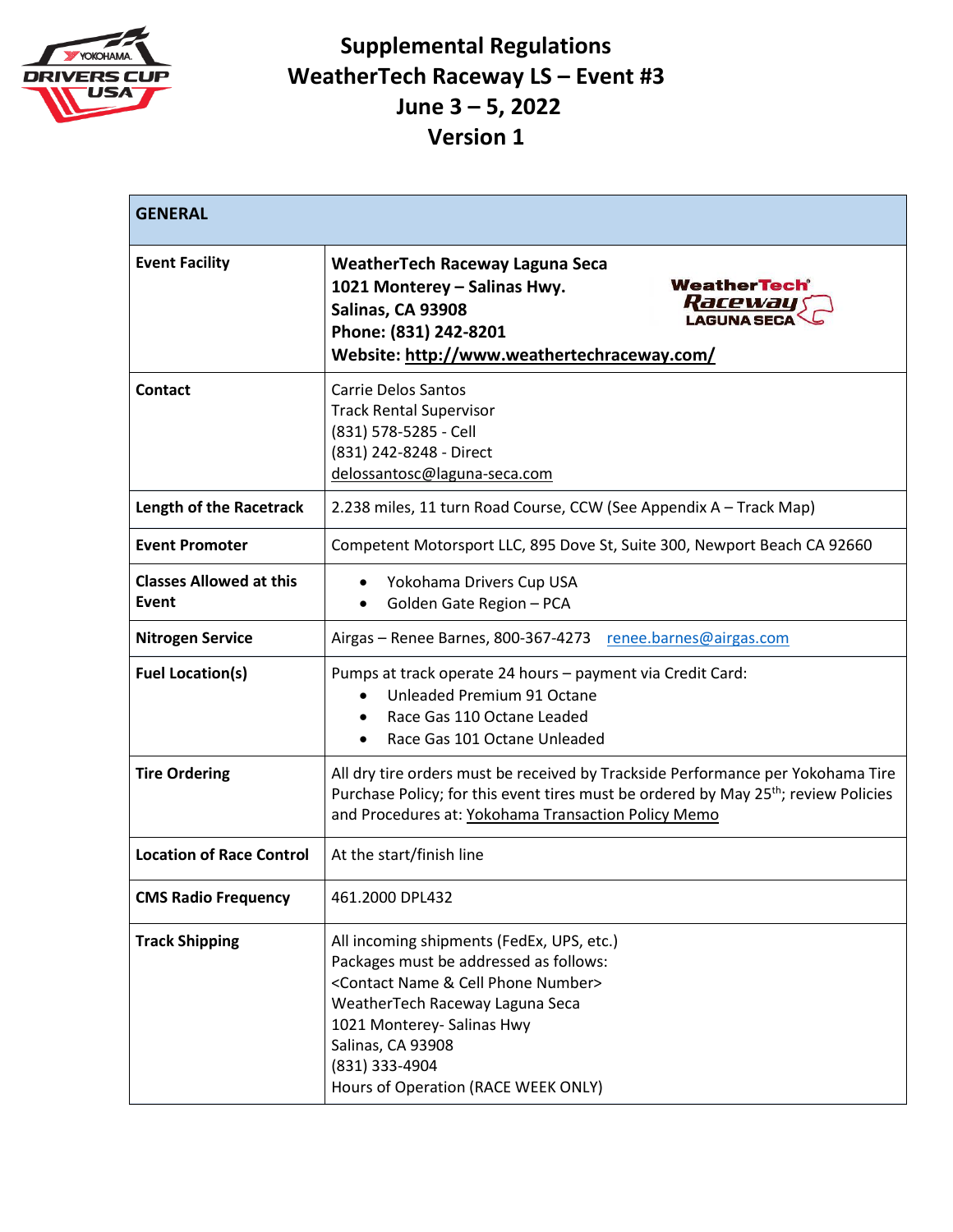

**Supplemental Regulations WeatherTech Raceway LS – Event #3**

**June 3 – 5, 2022**

|                                                                   | Monday-Saturday 8:00AM - 5:00PM<br>• Shipping & Receiving: (831) 242-8231<br>· Packages must include contact number<br>. Outgoing packages must include paid shipping label and bill of landing (if appli-<br>cable)<br>• All packages not picked up will be returned to sender after the event<br>For more information contact Colleen Gunby at (831) 242-8202.                                                                                                                           |
|-------------------------------------------------------------------|--------------------------------------------------------------------------------------------------------------------------------------------------------------------------------------------------------------------------------------------------------------------------------------------------------------------------------------------------------------------------------------------------------------------------------------------------------------------------------------------|
| <b>Timing &amp; Scoring</b>                                       | Live timing and scoring available on RaceHero                                                                                                                                                                                                                                                                                                                                                                                                                                              |
| <b>Transporter Staging</b>                                        | All teams are required to enter the facility using Road A as you enter the Laguna<br>Seca facility off of Highway 68 (go to the right up the hill) and proceed to the<br>Lakebed area. There will be no transporter access to any part of the facility be-<br>fore June 2 <sup>nd</sup> . All rigs that arrive before Thursday, June 2 <sup>nd</sup> , will be directed to<br>their hotel or the nearest truck stop:<br><b>Pilot Travel Center</b><br>951 Work Street<br>Salinas, CA 93901 |
| <b>Transporter Parking</b>                                        | Access to the paddock begins at 6:00 pm $-$ 10:00 pm on Thursday, June 2 <sup>nd</sup> . Pad-<br>dock parking will be directed by Competent Motorsport staff.                                                                                                                                                                                                                                                                                                                              |
| <b>Medical Information</b>                                        | Ambulances with EMT are located on site. Local hospital information: See Appen-<br>dix B                                                                                                                                                                                                                                                                                                                                                                                                   |
| <b>Entries Closing</b>                                            | To avoid late entry fee, please register on or before Friday, May 27, 2022                                                                                                                                                                                                                                                                                                                                                                                                                 |
| Registration                                                      | Event Registration Waivers will be managed via digital communications. Further<br>details will be provided prior to the event.                                                                                                                                                                                                                                                                                                                                                             |
| <b>Mandatory Meetings</b><br>(Location: Series Trailer)           | Driver's Meeting Friday, June 3rd, refer to Event Schedule<br>Team Manager's Meeting Friday, June 3rd, refer to Event Schedule<br>Driver's Meeting Saturday, June 4 <sup>th</sup> , refer to Event Schedule                                                                                                                                                                                                                                                                                |
| <b>New Drivers Seminar</b><br>(Location: Series Trailer)          | Mandatory seminar for Drivers new to the series.<br>New Driver's Meeting: Friday, June 3rd, refer to Event Schedule                                                                                                                                                                                                                                                                                                                                                                        |
| <b>TrackSide Performance</b>                                      | Hours of operation:<br>Thursday June $2^{nd}$ 6:00 pm - 8:00 pm<br>Friday June $3^{rd}$ 8:00 am $-$ 4:00 pm<br>Saturday June $4^{th}$ 8:00 am - 4:00 pm<br>Sunday June $5^{th}$ 8:00 am - 2:00 pm                                                                                                                                                                                                                                                                                          |
| <b>Pre-Grid</b><br>Please use caution as this<br>is a public area | Pre-grid location will be set up in the paddock near the middle entrance to pit<br>lanecones will be set up accordingly                                                                                                                                                                                                                                                                                                                                                                    |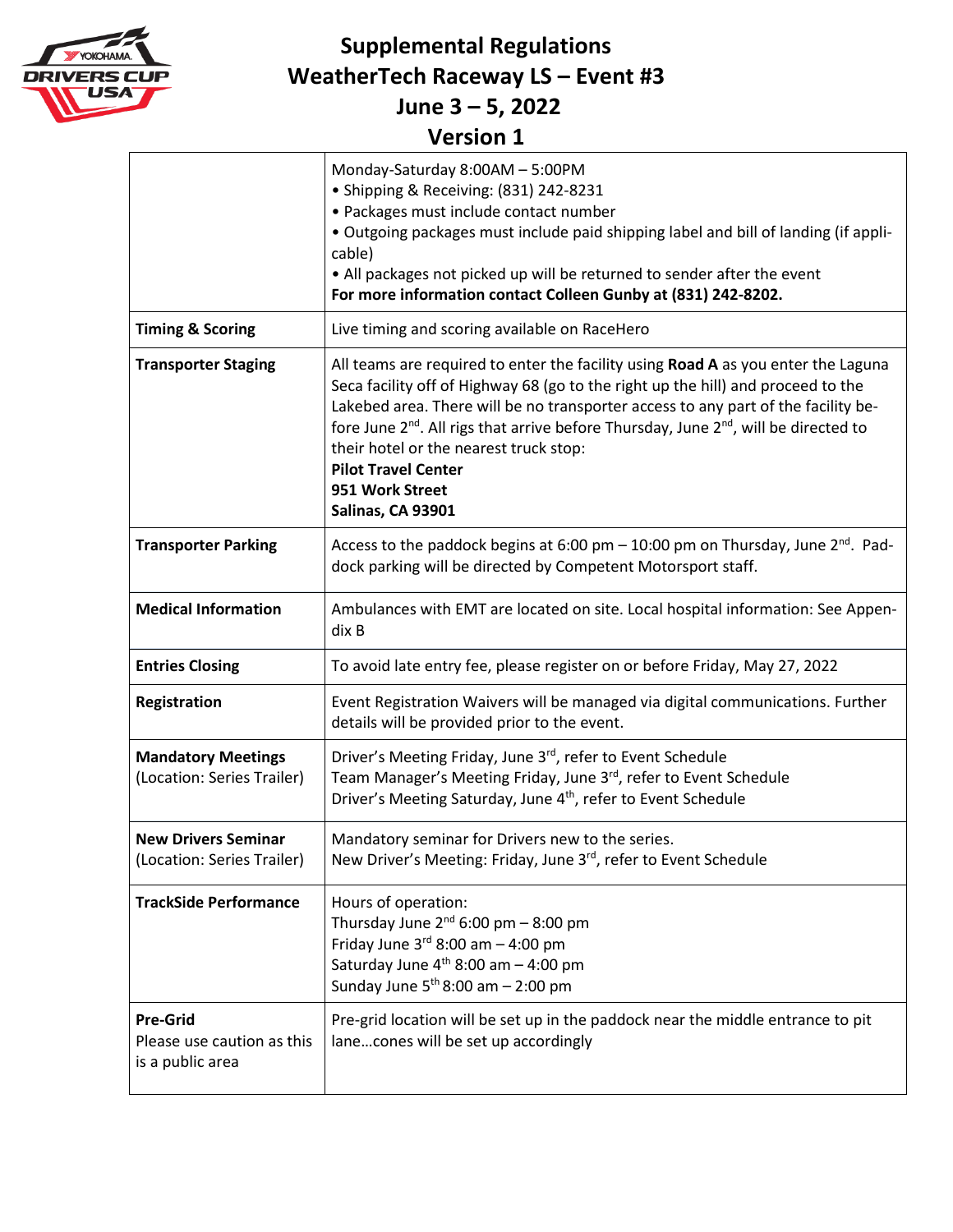

**Supplemental Regulations WeatherTech Raceway LS – Event #3**

**June 3 – 5, 2022**

| <b>Technical Inspection</b>                                 | Competent Motorsport Paddock per the Technical Department - Hours of opera-<br>tions will be:<br>Thursday, June $2^{nd}$ , 6:00 pm $-$ 8:00 pm<br>$\bullet$<br>Friday, June $3^{rd}$ , 7:30 am - 6:00 pm<br>Saturday, June $4th$ , 7:30 am $-6:00$ pm<br>Sunday, June $5th$ , 7:30 am – post race |                                                                                                                                                                         |
|-------------------------------------------------------------|---------------------------------------------------------------------------------------------------------------------------------------------------------------------------------------------------------------------------------------------------------------------------------------------------|-------------------------------------------------------------------------------------------------------------------------------------------------------------------------|
| <b>Class Headlight Covering</b><br><b>Colors; Mandatory</b> | <b>Headlight coverings are mandatory</b><br>Class designation will be:                                                                                                                                                                                                                            |                                                                                                                                                                         |
|                                                             |                                                                                                                                                                                                                                                                                                   |                                                                                                                                                                         |
|                                                             | <b>Headlamp Covers</b>                                                                                                                                                                                                                                                                            | <b>Number Boards/Rear Bumper</b>                                                                                                                                        |
|                                                             | <b>Emerald Class: Green</b>                                                                                                                                                                                                                                                                       | Green/PMS 354 C                                                                                                                                                         |
|                                                             | Platinum Class: Clear                                                                                                                                                                                                                                                                             | Black/ PMS Black                                                                                                                                                        |
|                                                             | <b>Gold Class: Yellow</b>                                                                                                                                                                                                                                                                         | Gold/ PMS 115                                                                                                                                                           |
|                                                             | Sapphire Class: Clear                                                                                                                                                                                                                                                                             | <b>Blue/ PMS 7455</b>                                                                                                                                                   |
|                                                             | Silver Class: Clear                                                                                                                                                                                                                                                                               | Gray/PMS 420                                                                                                                                                            |
|                                                             | <b>Bronze Class: Yellow</b>                                                                                                                                                                                                                                                                       | Bronze/ PMS 876                                                                                                                                                         |
|                                                             | Diamond Class: Red                                                                                                                                                                                                                                                                                | Red/ PMS 1797                                                                                                                                                           |
|                                                             | If you wish to run with fog lights on they also must be covered with the correctly<br>designated color.<br>ers Cup USA competitors will receive a 20% discount (discount code: GT3CUP20)                                                                                                          | Lens coverings are available from Laminx - Call Jeff on 706-955-0677 or e-mail @<br>jeff@lamin-x.com; Cost is \$59.95 plus shipping for precut kits; all Yokohama Driv- |
| <b>Beacon</b>                                               | Cosworth and MoTec beacons for series cars will be provided                                                                                                                                                                                                                                       |                                                                                                                                                                         |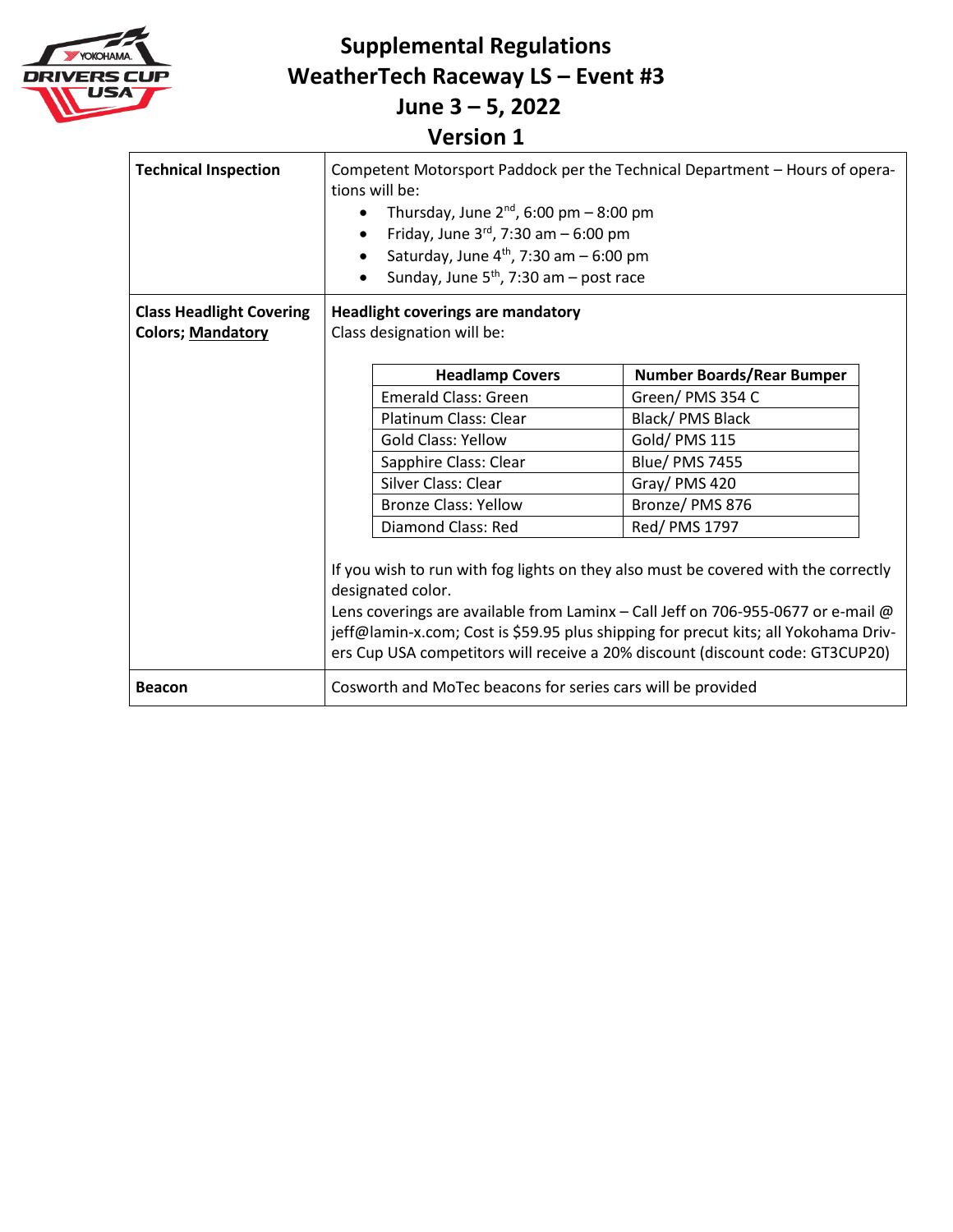

| <b>EVENT REGULATIONS</b> |                                                                                                                                                                                                                                                                                                                                                                                                                                                                                                                                                                                                                                                                                                                                                                                                                                                                                                                                                                                                                      |
|--------------------------|----------------------------------------------------------------------------------------------------------------------------------------------------------------------------------------------------------------------------------------------------------------------------------------------------------------------------------------------------------------------------------------------------------------------------------------------------------------------------------------------------------------------------------------------------------------------------------------------------------------------------------------------------------------------------------------------------------------------------------------------------------------------------------------------------------------------------------------------------------------------------------------------------------------------------------------------------------------------------------------------------------------------|
| <b>Current Versions</b>  | The following are the current Regulations for this Event:<br>2022 General and Sporting Regulations (Version 22.4)<br>2022 Technical Summary Regulations - Porsche (Version 4.7)<br>Available on www.competentmotorsport.com website (2022 Season/ Regula-<br>tions)                                                                                                                                                                                                                                                                                                                                                                                                                                                                                                                                                                                                                                                                                                                                                  |
| <b>Rule Amendments</b>   | The sections listed below are rule amendments and/or additions to the cur-<br>rent 2022 General and Sporting Rules, and Technical Regulations. We have<br>identified which rules are changes to the existing referenced section or a new<br>section to be added.<br>For the WeatherTech Raceway Laguna Seca event (June 3 <sup>rd</sup> – 5 <sup>th</sup> ) the Super-                                                                                                                                                                                                                                                                                                                                                                                                                                                                                                                                                                                                                                               |
|                          | cup Exhaust System will NOT be allowed on GT3 Cup Platinum cars.                                                                                                                                                                                                                                                                                                                                                                                                                                                                                                                                                                                                                                                                                                                                                                                                                                                                                                                                                     |
|                          | Section 2.2.3 in the Platinum Technical Regulations has been amended to<br>read:                                                                                                                                                                                                                                                                                                                                                                                                                                                                                                                                                                                                                                                                                                                                                                                                                                                                                                                                     |
|                          | 2.2.3 Exhaust system<br>The exhaust system, starting from the manifold, for the Competent Motor-<br>sport Yokohama Drivers Cup USA will be OEM as delivered with the rear si-<br>lencer and parts listed in the valid parts catalogue for the respective car and<br>model year to the version                                                                                                                                                                                                                                                                                                                                                                                                                                                                                                                                                                                                                                                                                                                        |
|                          | At certain racetracks, to be articulated in the Supplemental Regulations for<br>these specific events, the exhaust system, starting from the manifold, may be<br>modified completely with the parts listed in the valid parts catalogue for the<br>respective Car and Model year to the version "exhaust system without si-<br>lencer" (general linguistic usage as "Supercup exhaust system").                                                                                                                                                                                                                                                                                                                                                                                                                                                                                                                                                                                                                      |
|                          | TIRE ALLOCATION - Technical Summary (Section 15.2) and General and<br>Sporting (12.1.2) Regulations:<br>Tires used during any Official Event session must be the Spec Tire of the Se-<br>ries. Drivers are allowed four (4) sets of Dry Tires for a standard three (3) day<br>event whether you are running in a two (2) or three (3) race event. As a new<br>platform, GT3 Cup 992 cars are allowed six (6) sets of Dry Tires for a standard<br>two (2) race event until further notice. All tires for the event to be used for<br>QUALIFYING and RACE must be STAMPED by the Yokohama authorized dis-<br>tributor at the track. PRACTICE sessions do not require STAMPING; however,<br>all tires must be Yokohama Advan Slicks from the authorized distributor. Tires<br>used in each individual RACE must be the same tires used in the associated<br>QUALIFYING session. If there is in no QUALIFYING session for a RACE, any ap-<br>proved named Spec Tire of the Series may be used. If a tire becomes unsafe; |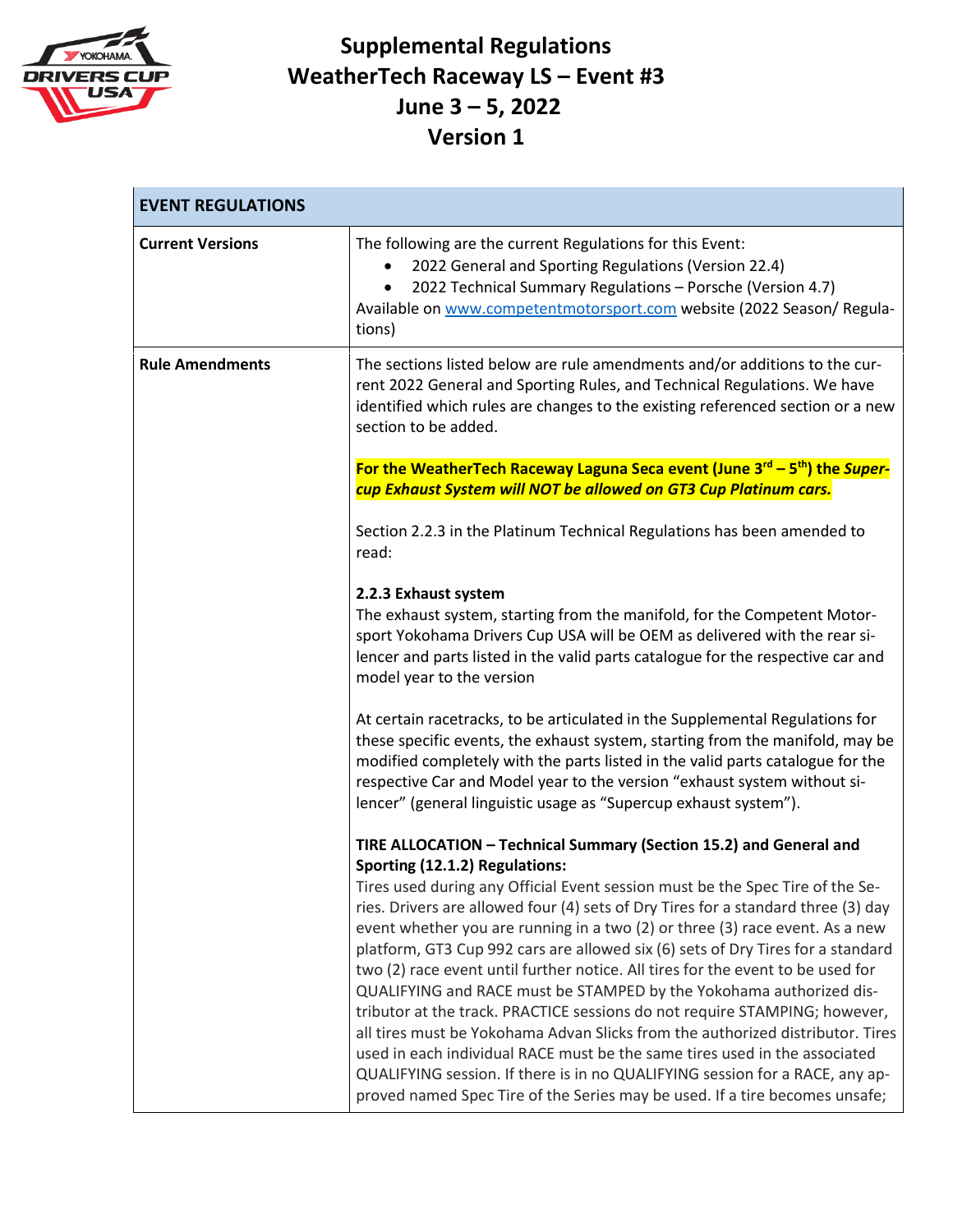

|                                                                                                                              | driver/team might take it to distributor and purchase a replacement tire to<br>replace the unsafe tire. Prior to tire replacement, the unsafe tires must be<br>taken to the Series Technical Director to get replacement approval. A car re-<br>placing only ONE tire after qualification will be allowed to retain its original<br>starting position. A car replacing TWO tires after qualification will be given a<br>5-grid spot penalty. A car replacing more than two tires after qualification will<br>start at the back of the grid. Any tire purchases above the allotted amount for<br>a given event must be pre-approved by the Series Technical Director.<br>No Rule Amendments for WeatherTech Raceway Laguna Seca |
|------------------------------------------------------------------------------------------------------------------------------|--------------------------------------------------------------------------------------------------------------------------------------------------------------------------------------------------------------------------------------------------------------------------------------------------------------------------------------------------------------------------------------------------------------------------------------------------------------------------------------------------------------------------------------------------------------------------------------------------------------------------------------------------------------------------------------------------------------------------------|
| <b>Sound Procedure Utilized</b><br>for the Event                                                                             | Vehicles that hit or exceed 105db as measured by the WRLS sound monitor-<br>ing equipment, will be black flagged and immediately removed from the track<br>and cannot complete that session. The competitor is asked to modify the ex-<br>haust or sound issue on the vehicle. A 2 <sup>nd</sup> sound violation follows the same<br>procedure, a 3 <sup>rd</sup> sound violation for the same vehicle excludes the competitor<br>from the remainder of the weekend.                                                                                                                                                                                                                                                           |
| <b>Notifications</b>                                                                                                         | Notice #1 - Liftgates:<br>For all events it is recommended that liftgates be in the closed position when<br>not in use. When in use, place traffic cones around the parameter with a<br>team member directing traffic as needed. All tractor trailers including the lift<br>gate when open needs to be clear of fire lanes.<br>Notice #2 - Technical Summary Regulations Section 9.4 is amended to read:<br>"Wireless (radio, IR, mobile device, or any other method) transmission of te-<br>lemetry data to or from the car is prohibited other than the video overlay in-<br>formation transmitted via V-box, or other live transmission video coaching de-<br>vices."                                                       |
| <b>WeatherTech Raceway La-</b><br>guna Seca (WRLS) - COUNTY<br><b>TRACK RENTAL GENERAL</b><br><b>RULES &amp; REGULATIONS</b> | Please refer to Appendix C for the COUNTY TRACK RENTAL GENERAL RULES<br>& REGULATIONS.                                                                                                                                                                                                                                                                                                                                                                                                                                                                                                                                                                                                                                         |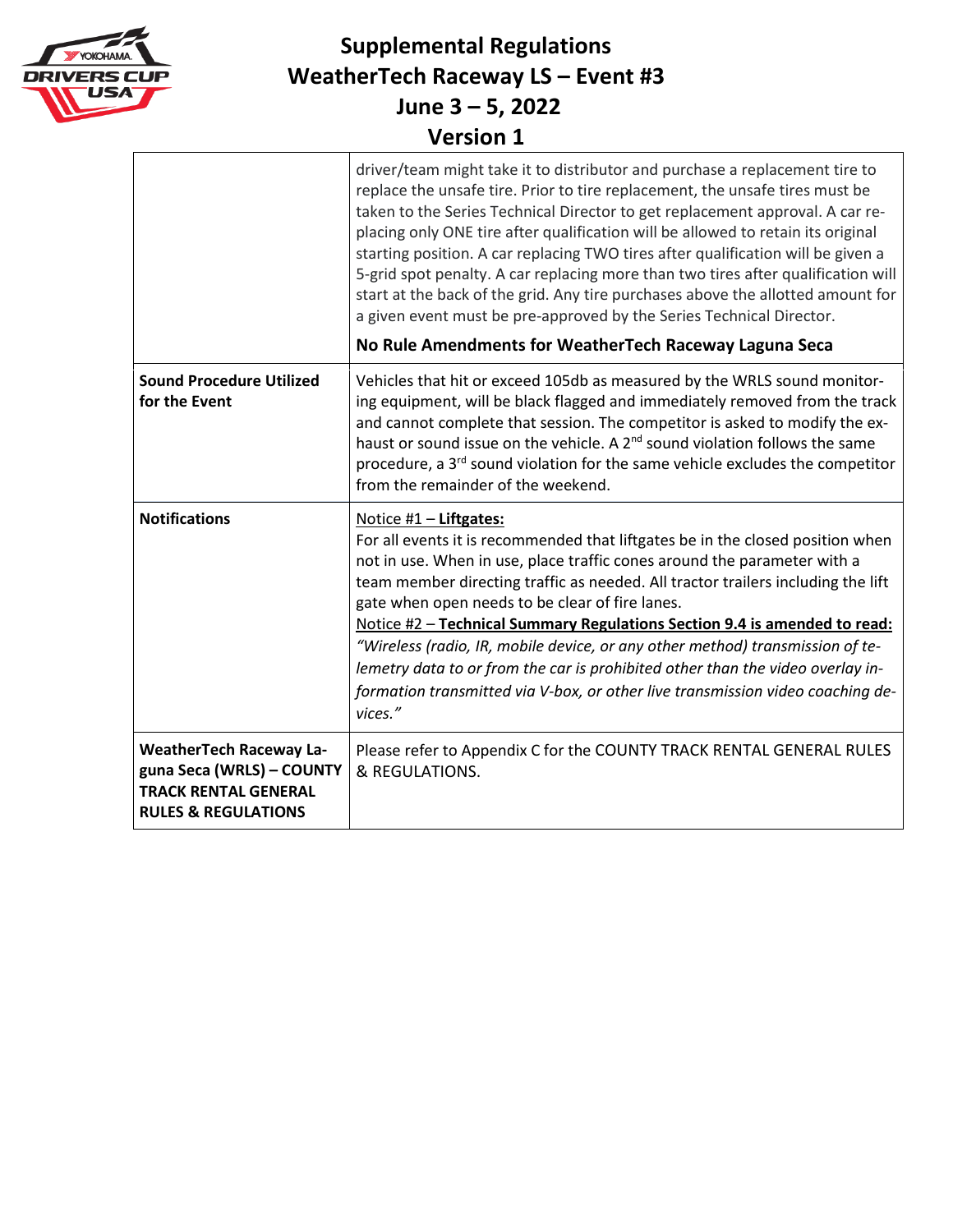

**Appendix A**

**WeatherTech Raceway Laguna Seca Track Map (See next page)**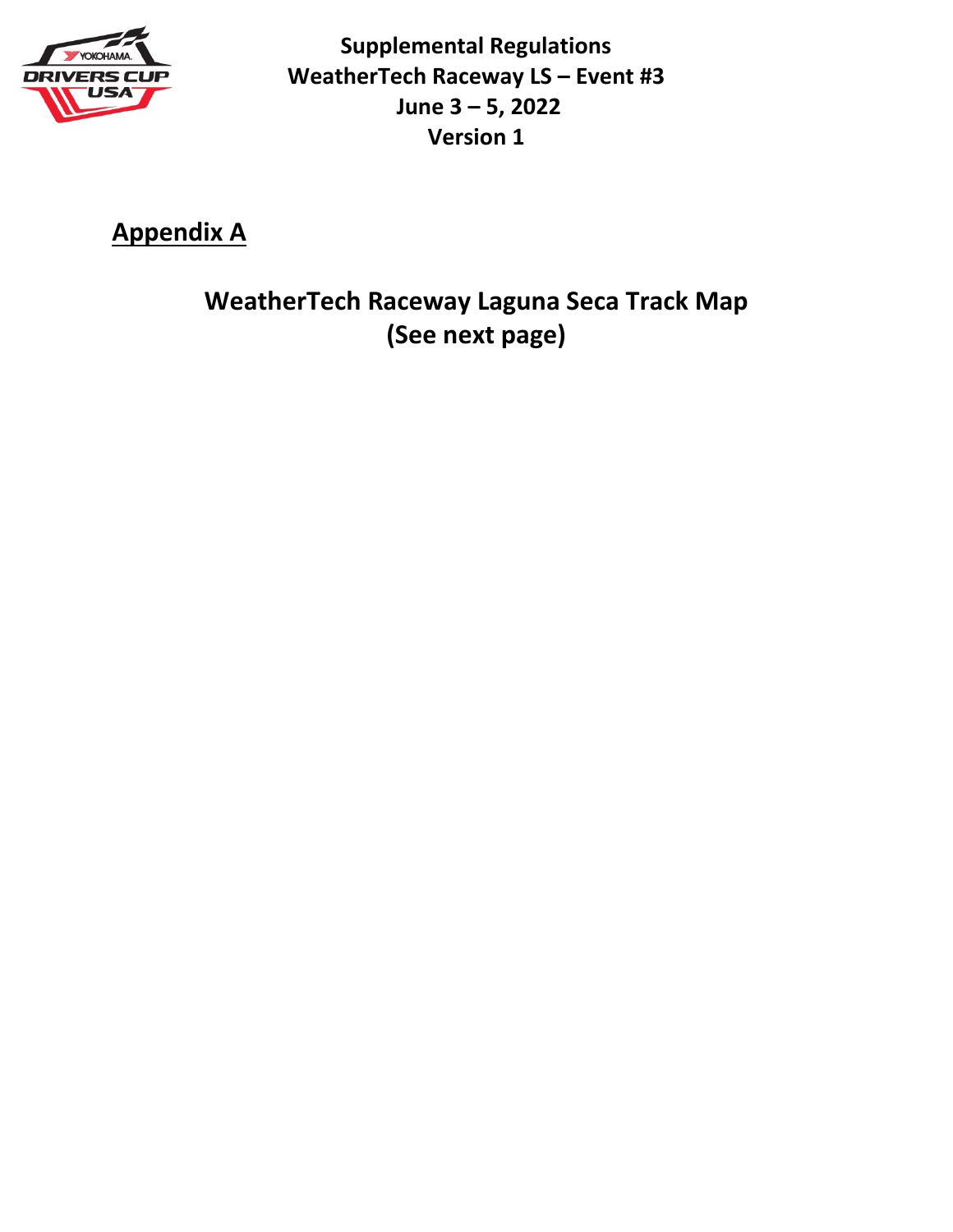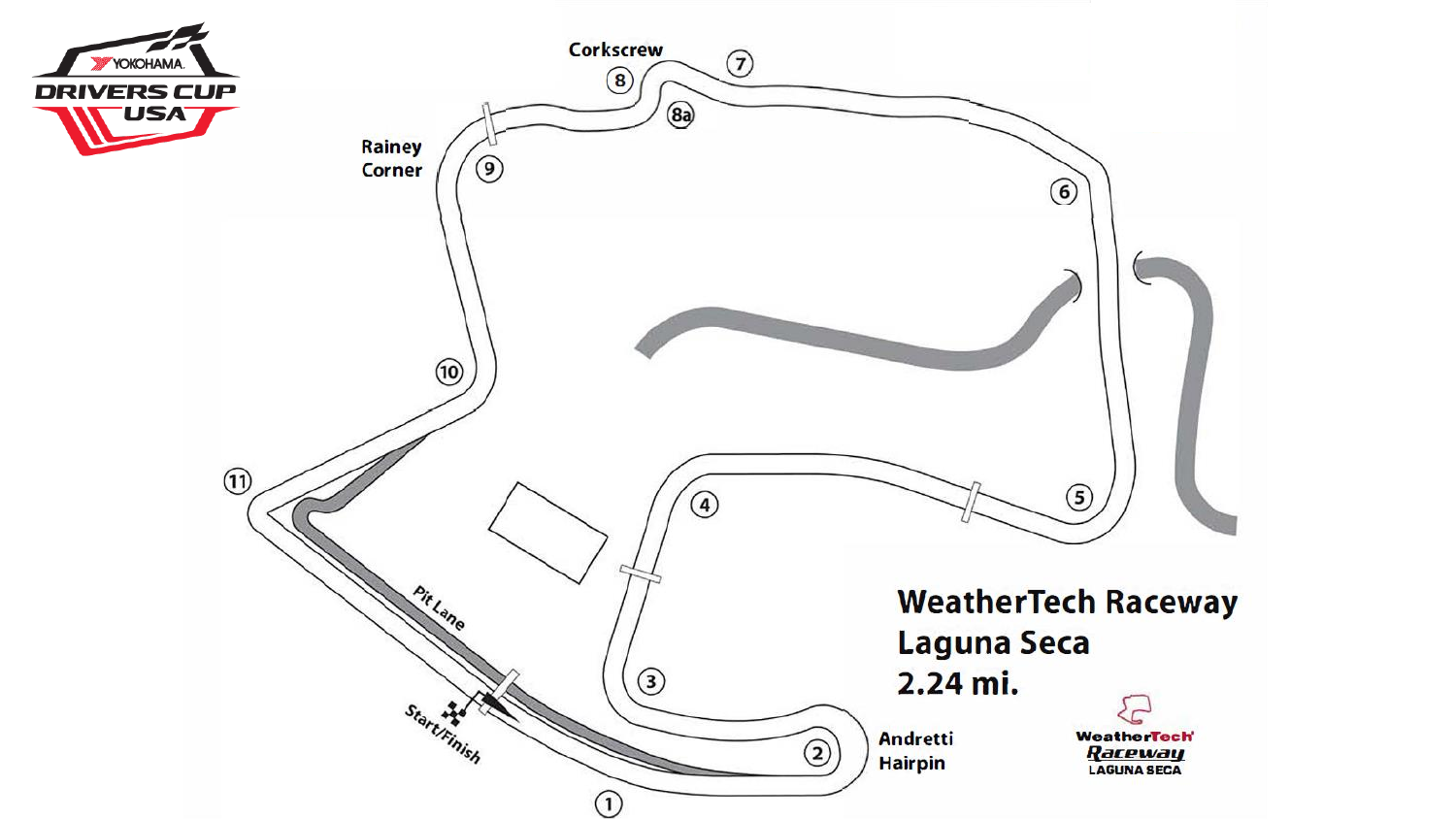

## **Appendix B**

## **Local Hospitals**

#### **Community Hospital of Monterey Peninsula (CHOMP)**

Main Hospital: (831) 624-5311 Emergency Room: (831) 625-4900 23625 W.R. Holman Highway Monterey, CA 93940

### **Salinas Valley Memorial Hospital (SVMH)**

Main Hospital: (831) 757-4333 Emergency Room: (831) 759-1840 450 East Romie Lane Salinas, CA 93901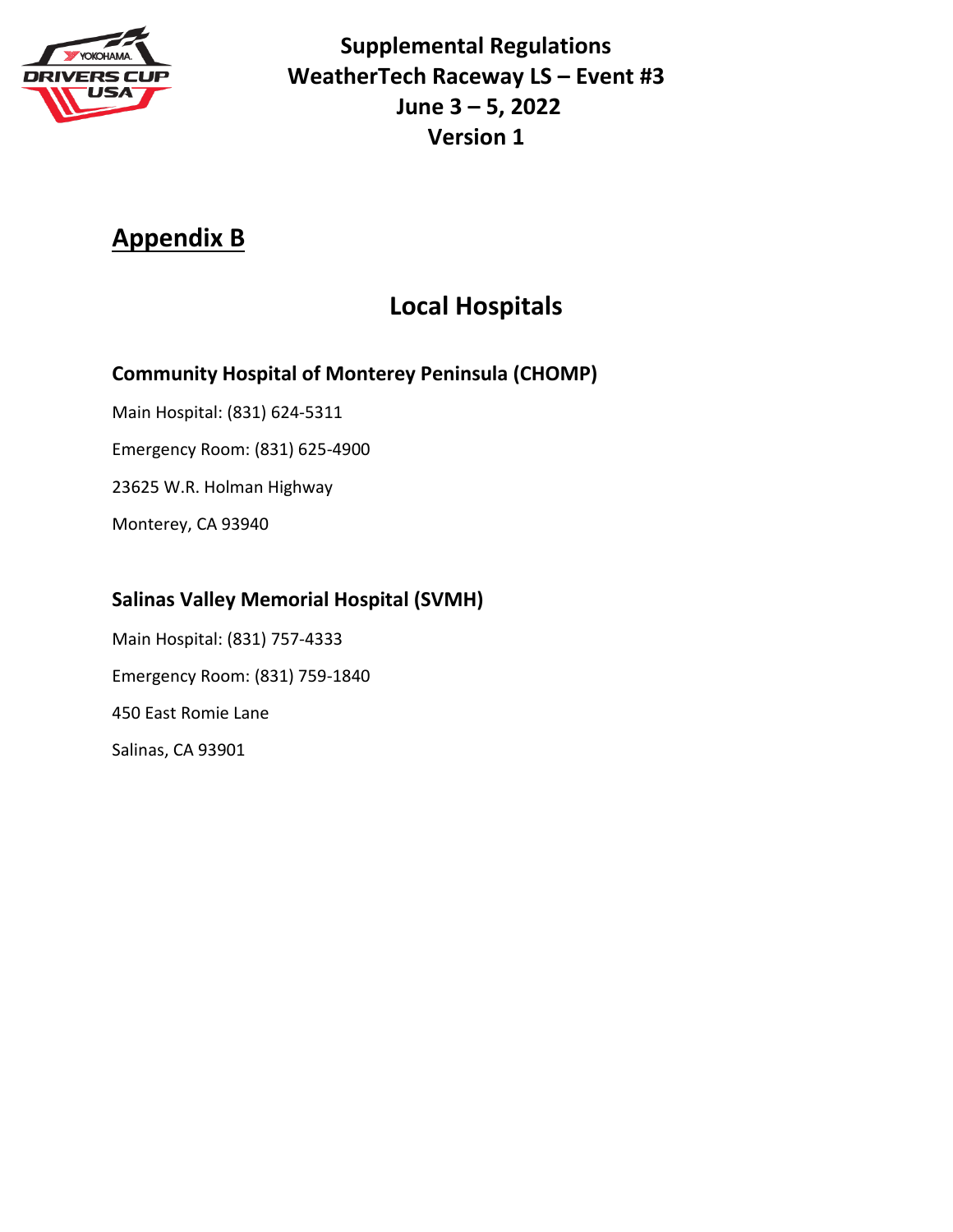

## **Appendix C**

# **WeatherTech Raceway Laguna Seca – COUNTY TRACK RENTAL GENERAL RULES & REGULATIONS**

- 1. Facility gates open at 6:30am and close at 6:00pm. If different access is desired, Renter must no-tify Manager at least thirty (30) days prior to the Event as part of the Track Rental Worksheet. Early opening and late closing require gate attendant in place and will result in additional fees. Please do not encourage your customers to arrive before your gates are scheduled to open.
- 2. No race engines may be started before 7:30am or after 6:00pm.
- 3. At no time shall Renter's incoming traffic back up, stop or park on Highway 68. Manager and County reserves the right to take whatever means necessary to alleviate traffic congestion on Highway 68 caused by the Renter.
- 4. No fires of any kind are allowed in the Laguna Seca Recreation Area, unless in a designated campground fire pit facility.
- 5. Unlicensed race vehicles may not be driven on any portion of the property not defined as paddock or Track.
- 6. Overnight paddock camping is available for a fee at the discretion of Manager. This fee must be paid in full by the Renter as instructed on the Track Rental Worksheet. Overnight Renters are confined to the paddock area only. Overnight rules include:
	- a. No entry to the Track after hours. (Track closes at 5:00pm)
	- b. No black or gray water dumping
	- c. No excess noise
	- d. Dry paddock camping quiet hours are 10:00pm 6:00am
	- e. Must have a gate attendant (6:00pm 6:30am)
	- f. Based on special circumstances, additional restrictions may apply
- 7. Any time the main paddock gate is open, the Renter must have a Manager's gate attendant in position confirming that entrants have correct credentials and reviews and signs release forms.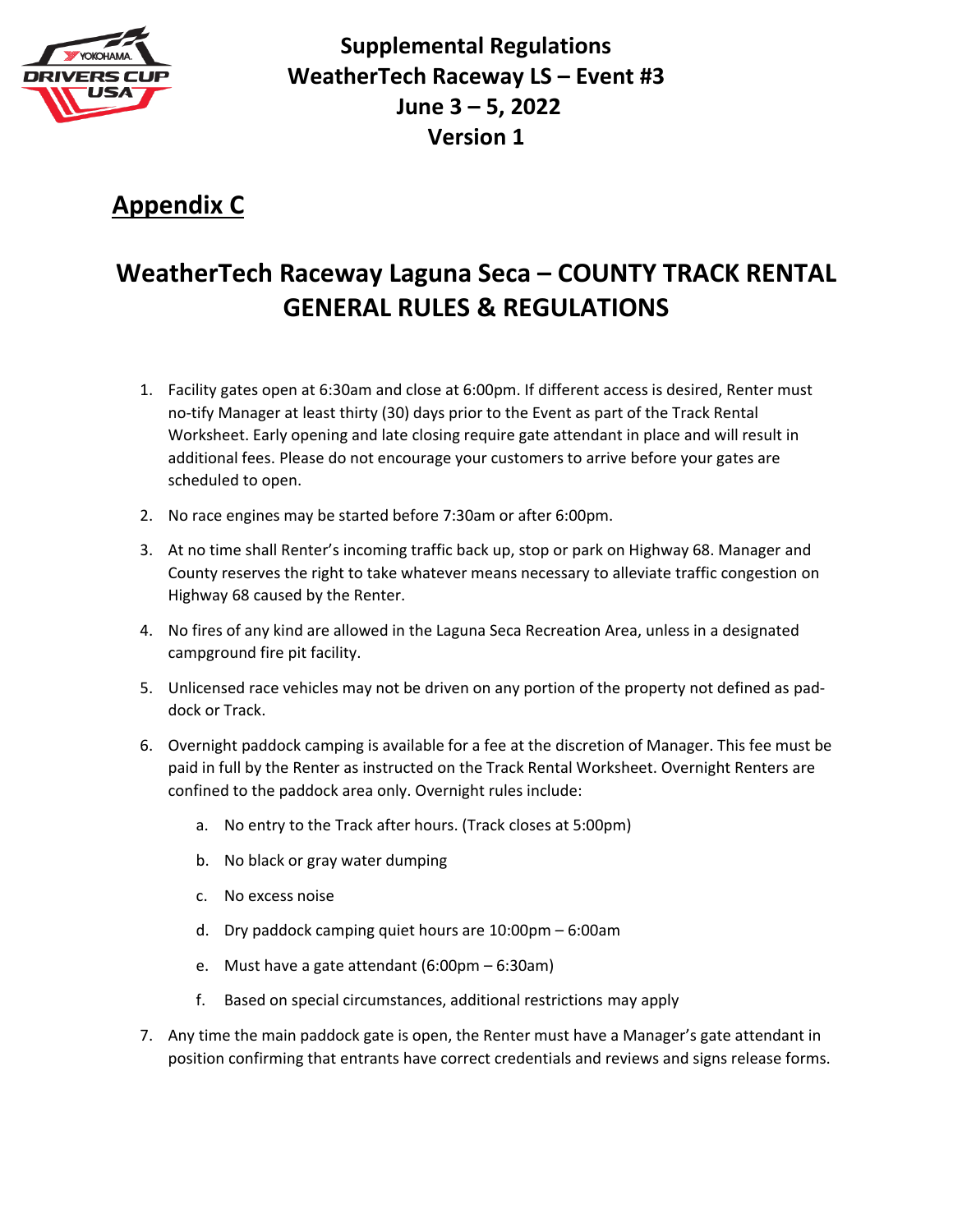

- 8. Neither County nor Manager are responsible for lost, misplaced, or damaged items dropshipped to the Rental Facilities. Make sure your name and contact number are clearly noted on any package or delivery.
- 9. No Club, group or individual may charge a gate fee without prior arrangements from Manager.
- 10. Manager's and County's Track service vehicles may not be driven by anyone but Manager's and County's employees.
- 11. County and Manager staff and management have full access to the Track and all facilities at any time during a Renter's Event.
- 12. Whenever there is an incident or accident on Track, County and Manager's staff and management must be provided access to take a detailed report and photographs for insurance purposes.
- 13. Paddock safety requires the use of courtesy, kindness, and common sense. All Renters are encouraged to stress this behavior among their participants and require a paddock speed for all vehicles of ten (10) mph or less.
- 14. Safety equipment, including but not limited to, helmets and proper restraint systems for class of vehicle driven, is required for all drivers and/or passengers on any part of the course, autocross or skid pad, at any time, including instructors, coaches, and event organizers. This requirement is only excepted for parade laps with all vehicles under 30mph and safety hazard lights on.
- 15. No parking is allowed on any part of the course, including gravel traps, dirt shoulders, and exit lanes. All "observer" vehicles must be parked behind approved protection barriers and remain there for the duration of track activity.
- 16. No standing anywhere on the course or trackside is permitted while the track is "hot". Braking exercises may be observed from a Turn Box, or from behind approved protection barriers.
- 17. No paint, tape, chalk, or flour may be used in any area of the facility. Paddock skid pads or autocross courses may be marked off with renter-provided cones only in designated areas pre-determined by WeatherTech Raceway Laguna Seca.
- 18. WeatherTech Raceway Laguna Seca is located within the Laguna Seca Recreation Area, a park owned by the County of Monterey and is open to the public. In addition to its three campgrounds, the park is open to day pass users, therefore all track rentals are subject to viewing from those within the park at any given time. WeatherTech Raceway Laguna Seca and Laguna Seca Recreation Area management do not guarantee privacy to any track rental organization, nor do they accept any liability for the disclosure of proprietary information that may be gained and/or released by a member of the public.
- 19. No dogs are allowed in the paddock area, except as required by law.
- 20. Customers may not park in front of garage doors or block garage access.